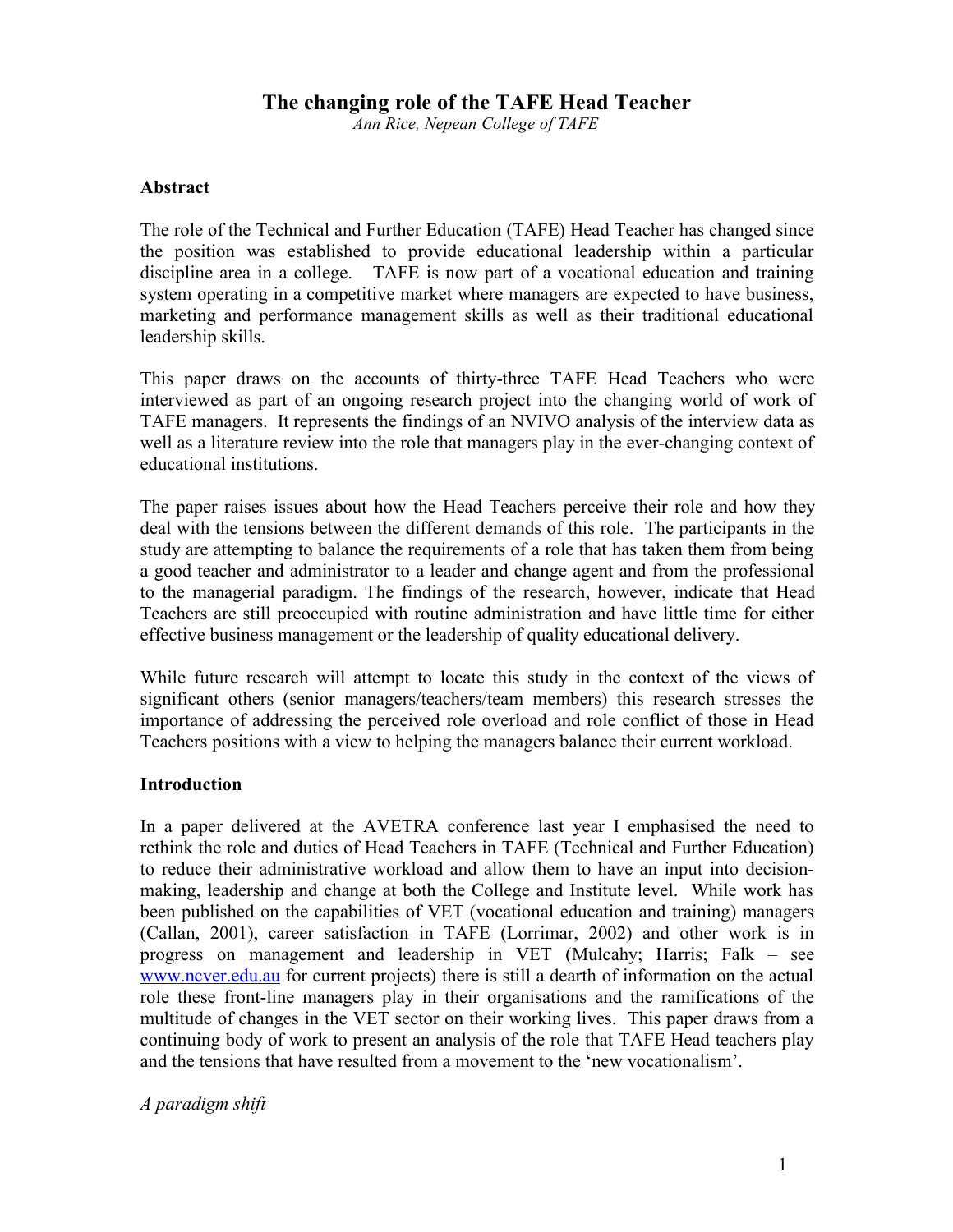The last decade has seen enormous changes in how VET is delivered and to whom. These changes reflect the changes in philosophy that drive the sector and represent the centrality that the government has given to VET in realising Australia's economic prosperity (Senate Committee, 2000). The changes include the implementation of the National Training Framework, the Australian Qualifications Framework and the Australian Quality Training Framework and a focus on the market in determining VET provision. The imposition of economic rationalism with its commensurate withdrawal of governments from public sector activities, new vocationalism with educational institutions playing a key role in economic reform and a new discourse of managerialism where educational managers are being reconstructed from professionals to managers of reform have shifted TAFE from the discourses of liberal education to the discourses of "market driven and commercially focused vocational educational and training activities" (Chappell, 1999, p.9) where the needs of individual clients have been subsumed under the mantle of an industry driven VET system.

In a position paper by the Education for Work Coalition, Robyn Broadbent (2001) has identified the 'conflicted' role of TAFE where, at one end of the spectrum you have those who ascribe to the views of neo-liberal economics and corporatism and, at the other, those who consider TAFE's responsibility is to people in the wider community, with employers being only one of its stakeholders. This position was recently recognised by members of TAFE Directors Australia in their submission to ANTA on the national VET strategy where they have argued strongly for the new strategy to "address the needs of both individual learners and the community as well as industry" to enable VET to "become increasingly responsive and relevant to its diverse clients" (2003, p.2).

Where, then, does this leave VET management? According to an article in the Campus Review (author unknown) "managers and practitioners now require the ability to juggle the competing and often contradictory demands of the public and private sector values shaping VET" (2003, p.16). These VET practitioners, though, are experiencing a crisis of identity (Chappell, 1999) as they struggle to identify with their new role – a role that challenges their understanding of their educational role. Lorrimar (2002, p.19), similarly, describes these 'seismic shifts' as seriously challenging the professional identity of TAFE teachers and managers and their role in vocational education

The workload of VET managers and teachers has indisputably increased (Lorrimar, 2002; Campus Review, 2003; Kell, 1998; Kronemann, 2001) with administrative functions forming a major portion of this workload. Head Teachers in TAFE are being pressured to increase the efficiency of their sections through increased ASCH (annual student contact hours) and decreased proportional dollar budgets. They are also expected to undertake work with industry that will result in commercial dollars and to run trainee/apprenticeship courses in an effort to gain more funding for their colleges. A Head Teacher survey conducted by the NSW Teachers Federation and TAFE NSW in late 2002 identified that weightings for establishing Head Teacher positions should consider the increased workload of the position as well as the diversity of duties performed by the Head Teacher. The Head Teachers who responded to the survey (21.5%) also felt that their workloads were too high (NSW Teachers Federation, 2003).

As a result of these and other pressures evidence is showing that educational managers are trying to cope with a number of tensions: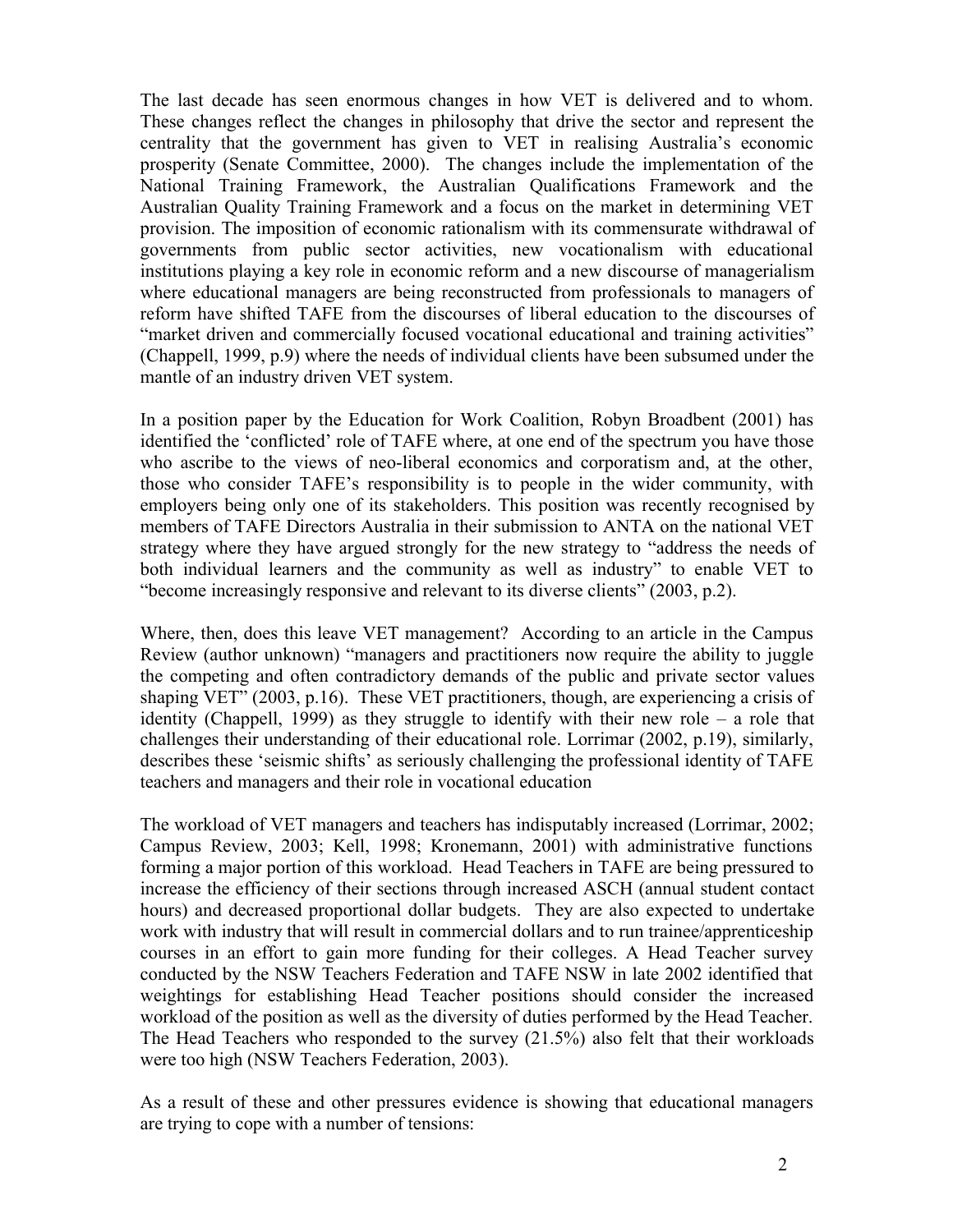- The tension between the core role of teaching while being accountable for balancing the budget (Elliott, 1996; Grace, 1995; Kell, 1993; Randle & Brady, 1997; Causer & Exworthy, 1999))
- The tension that arises from the expectation that educational managers will fulfil low level management tasks while being involved in higher level change (Glover & Miller, 1999; Hannay & Ross, 1999; Paterson, 1999; Earley & Fletcher-Campbell, 1989) without the support of administrative staff (Lorrimar, 2002)
- An intensification of workload resulting from both a reallocation of work and additional work relating to the negotiating and monitoring of performance outcomes (Lorrimar, 2002; Paterson, 1999; Causer & Exworthy, 1999)
- The tension between being an 'industry practitioner' and an 'educator' (Chappell, 1999).
- The restraints imposed by a general lack of time in their working days (Earley  $\&$ Fletcher-Campbell, 1989; Connors, 1999; Glover & Miller, 1999; Kell, 1998).

The reshaping of the roles of educational managers with the move to managerialism and economic rationalism necessitates that new models of practice be developed with ongoing discussion on job redesign (Kell, 1998, p.5). This research goes some way to explaining how Head Teachers in TAFE perceive their current role and the tensions surrounding this role. Given that roles are determined by the expectations of others (Avery & Baker, 1984, p.369) future research needs to locate this study in the context of the views of significant others (senior managers/teachers/team members). In the future interviews will be conducted with people in these positions within TAFE the build up a more comprehensive view of the role that educational managers play within the system.

# **Method**

During 2001 and 2002 I interviewed forty-two people in management positions in one Institute of TAFE in metropolitan Sydney. These management positions comprised Institute Managers and Head Teachers. The interviews focused on perceptions of their working lives, moving through a chronological series of questions from, 'Why did you want to be an Institute Manager/Head Teacher?' to 'How do you see your future in education?'

This paper presents an NVIVO analysis of the responses of thirty-three of the Head Teachers interviewed. Head Teachers in TAFE are responsible for the operation of a group of full-time and part-time teachers who teach across one or more discipline areas. Head Teachers in the Institute researched report to both a Deputy College Director and a Director, Business Development Group. Their statement of duties describes the role of the Head Teacher as, in part:

- teaching in a most effective manner
- ensuring the provision of a high standard of education in the section
- contributing to the development of curriculum and teaching resources
- providing guidance and assistance to staff
- liaising with other sections of the College to ensure effective educational service to students and the community
- planning and disseminating information and establishing controls on resources
- planning educational programs and organising student enrolments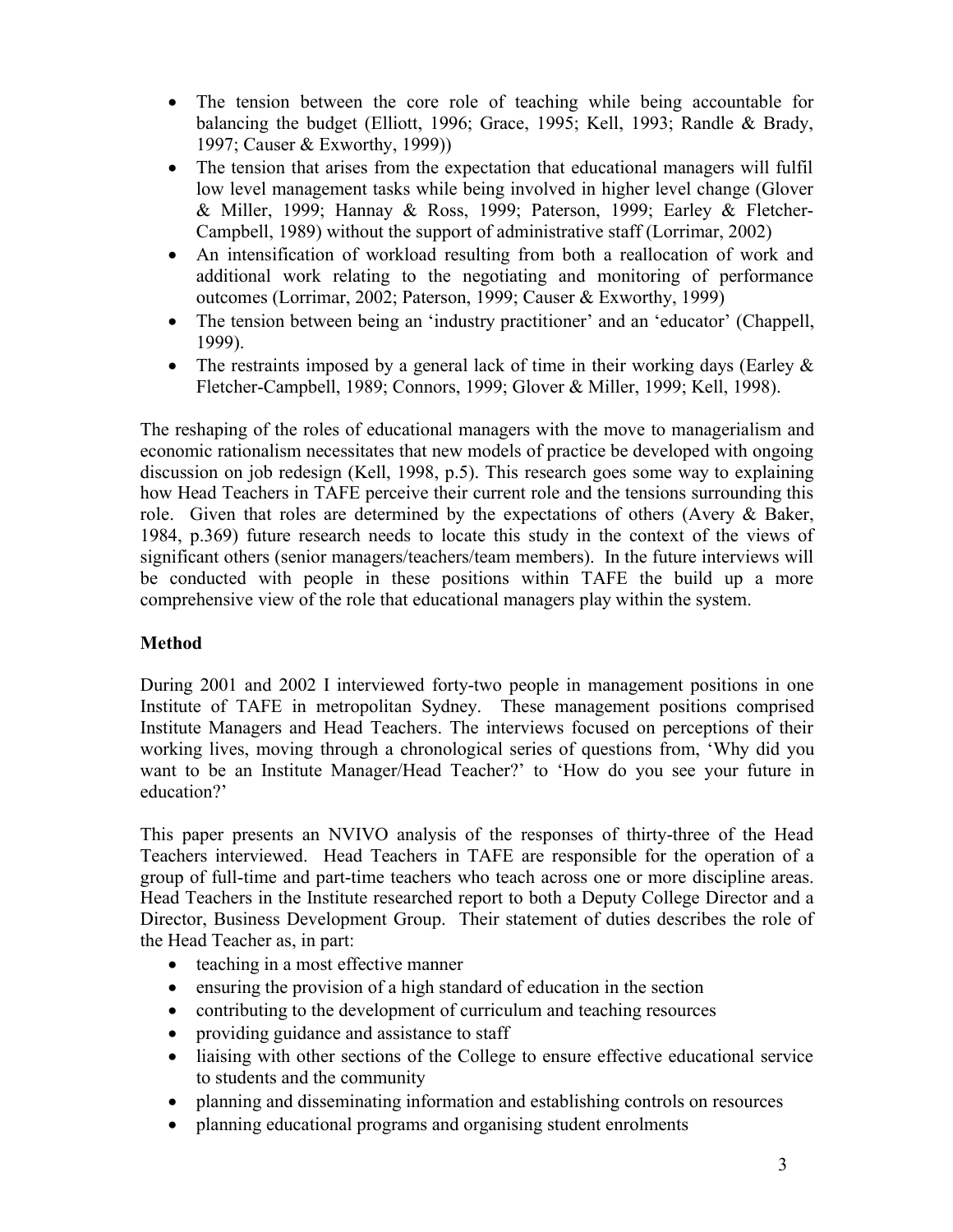Being a Head Teacher in TAFE while conducting this research has enabled me to have a practitioner's view of the issues involved in the research. It is important to make my position clear to readers of this research because it underpins and influences all phases of my work. Using qualitative methods that accept the subjective biases of both the researcher and the researched, though, have enabled me to overcome any limitation my background placed on the research findings (Goertz & LeCompte, 1984, p.95). At all times I have used the words of the participants in the interviews when describing their perceptions of the role of the Head Teacher.

A qualitative approach was chosen for the study because it allowed an understanding of what it meant for the participants in a particular setting (Patton, 1985, p.1 cited in Merriam, 1988, pp.16-17) and allowed their perceptions to be expressed. Data collection included:

### 1. Interviews

Face-to-face and telephone interviews were conducted with participants taking from 35 to 180 minutes (with an average of 70 minutes). All people occupying Head Teacher positions in the Institute (approximately 90) were contacted by email and participation was voluntary.

### 2. Observation

I am part of a metropolitan TAFE college at the Head Teacher level so have knowledge of the working life of TAFE Head Teachers. I also have access to documents, minutes of meetings, conference and other reports as part of my position.

# 3. Literature Review

The review of literature ranged from readings on managerialism and economic rationalism to studies of academic middle managers, heads of departments in schools and further education. Lately reading has centred on role theory, symbolic interactionism and Erving Goffman's Frame Analysis.

Notes, including direct quotations, were made during the course of the interviews and typing of the notes occurred immediately following the interviews. These typed transcripts were returned to participants for verification and to ensure trustworthiness of the data.

The data from each interview were then entered into the NVIVO qualitative research software package as rich text documents. Coding of the data followed with categories or nodes 'emerging' from the data (Richards 2002, p. 44). At the conclusion of this initial process approximately 70 categories emerged from the data. These categories were examined and refined and reapplied to the interview documents to ensure all incidents of the categories had been found. When each node was established it was given a description and a memo was created as a DataLink and attached to the node to store ideas, insights, interpretations and growing understanding of the data (Richards 2002, p.35).

After data from the interviews were entered into NVIVO, a review of all relevant literature was also entered into the software and coded using the nodes previously built up from the coding of the interview documents. This allowed a ready comparison of the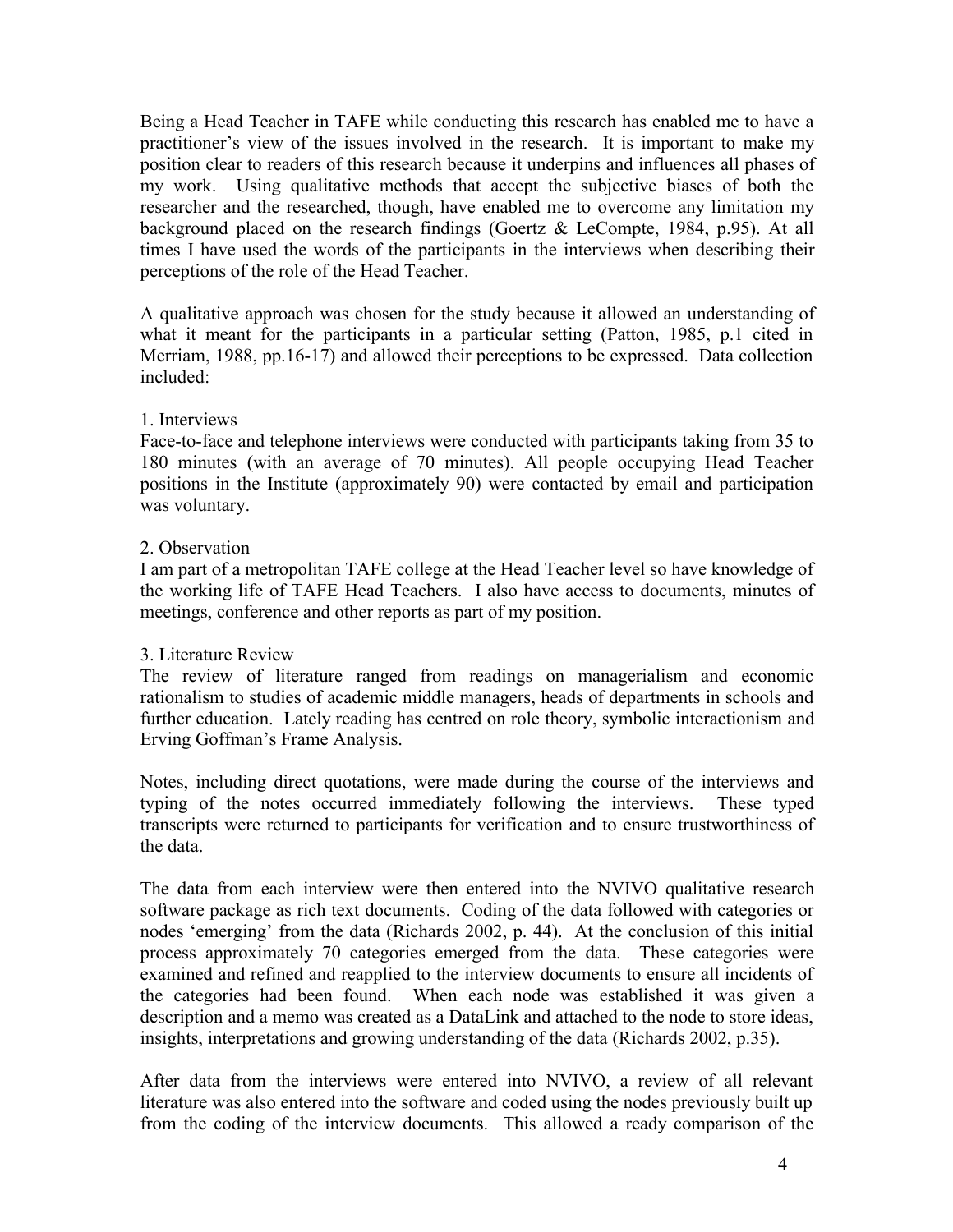theory from the literature search with the information gained from the participants in the study.

For the purposes of this paper the NVIVO nodes that have been analysed included:

| $\sqrt{\text{role}}$   | $\sqrt{\ }$ administration |
|------------------------|----------------------------|
| $\checkmark$ change    | $\checkmark$ teaching      |
| $\sqrt{\text{stress}}$ | $\checkmark$ budget        |

An in-depth analysis of these nodes (which include both interview and literature review data) has enabled a comprehensive picture of the role of the Head Teacher (according to the Head Teachers interviewed) to be constructed.

# **Findings and Discussion**

Of the thirty-three participants in the study, 16 were female and 17 male with an average age of 48 years (ranging from 36 to 57 years). The Head Teachers had an average total of 18.5 years teaching and 8 years at their current college. They had an average of 8 years in Head Teacher positions with 6 years in their current location.

Head Teachers identified the following as being the major changes impacting on their role in TAFE over the past few years:

- 1. Responsibility for budgets.
- 2. Introduction of new training packages.
- 3. The requirement for industry involvement including commercial course negotiation and workplace delivery and assessment.
- 4. Restructuring of positions within their Institute.
- 5. An increase in administrative workload.
- 6. Changes in teaching and assessment methods including flexible delivery and recognition of prior learning.

The changes that have occurred in TAFE have led Head Teachers to perceive their role as multi-dimensional with role expectations coming from a number of sources. The belief that they can fulfil all these role expectations has obviously led to both role conflict and role ambiguity with Head Teachers attempting to balance their educational role with the requirements of a system that is driven more and more by the notions of managerialism and economic rationalism.

# *The role of the Head Teacher*

The Head Teacher's role was initially examined using a model of the role of school department heads developed by Edwards (1985) and enhanced by Earley and Fletcher-Campbell in 1989. The NVIVO analysis of the interviews with the Head Teachers in TAFE suggested three themes (teaching, administration and leadership) infuse all of their activities. Five key areas of responsibility emerged including students, teachers, educational quality, curriculum and budget. These responsibilities must be attended to within six contexts -the section, college, institute, TAFE NSW, the community and industry.

The three themes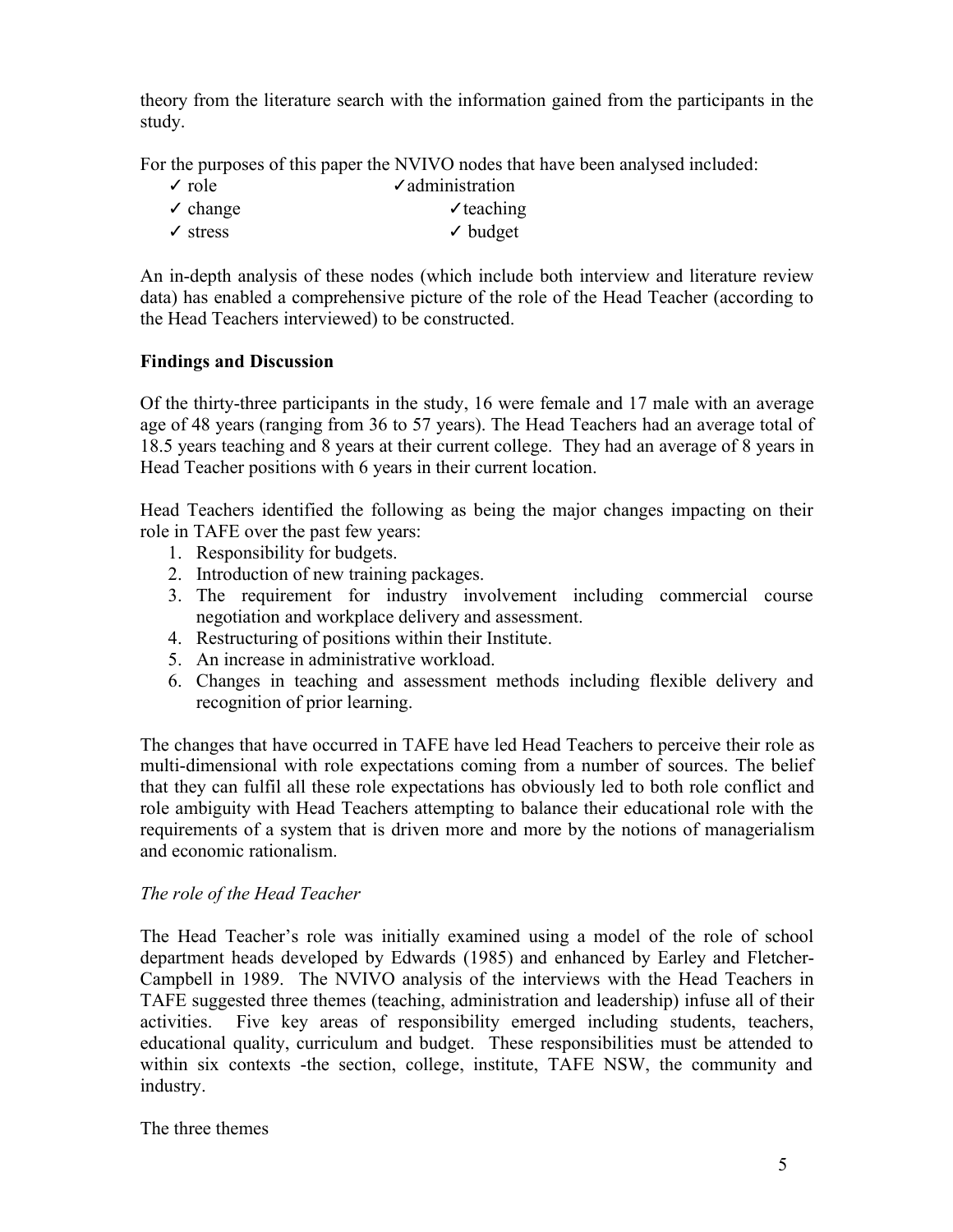# 1. Teaching

Head Teachers have a teaching load of between 10 and 14 hours per week. Preparation for classes and marking of assessments increases this workload.

# 2. Administration

A major aspect of the role of the Head Teacher is the completion of paperwork associated with enrolments, mark sheets, purchasing, enrolment adjustments, roll audits, recognition of prior learning, equipment maintenance, course completions, graduations, resource management, missing marks, establishment control, photocopying, ordering of textbooks, room bookings and a plethora of other duties. They must also operate the computer systems that have been introduced to facilitate this administration.

# 3. Leadership

Head Teachers lead a section of full-time and part-time teaching staff to meet the goals and objectives of the section, college, institute and TAFE NSW. According to the interview data Head Teachers mainly plan at the sectional level. This planning includes timetabling (programming classes, rooms and teachers), budget and ASCH forecasting and planning for new training packages and other course changes. Many Head Teachers are involved in college decision-making and (to a much lesser extent) decision-making within the Institute. They also nominate for committee roles e.g. occupational health and safety, facilities planning, access and equity, assessment validation, finance, computer users group, communications audit and head teacher development. Other leadership roles accepted by the Head Teachers include quality management, animal ethics, union roles and roles with the global business unit. Still others undertake projects (often as the project leader) including Re-framing the Future and Learnscope.

Key areas of responsibility:

1. Students

Many Head Teachers believe their main role is the pastoral care of students and dealing with student enquiries and problems. Head Teachers are also responsible for the recruitment of students, monitoring and assessing their progress and maintaining student records.

# 2. Teachers

Head Teachers are directly responsible for the recruitment and induction of teachers (fulltime and part-time), the performance management of these staff including disciplining, motivating and training and development. Head Teachers are expected to collaborate with staff in problem solving and decision-making and to support their staff with guidance and with adequate resources.

3. Budgets

The responsibility for meeting budget and ASCH targets rests with Head Teachers. They are expected to monitor financial returns and manage any variations to budget. Head Teachers are increasingly responsible for bringing in commercial funds to the college and institute through delivery to industry, and through trainee and apprenticeship training. Head Teachers must allocate resources within their sections to ensure their budgets are met.

# 4. Curriculum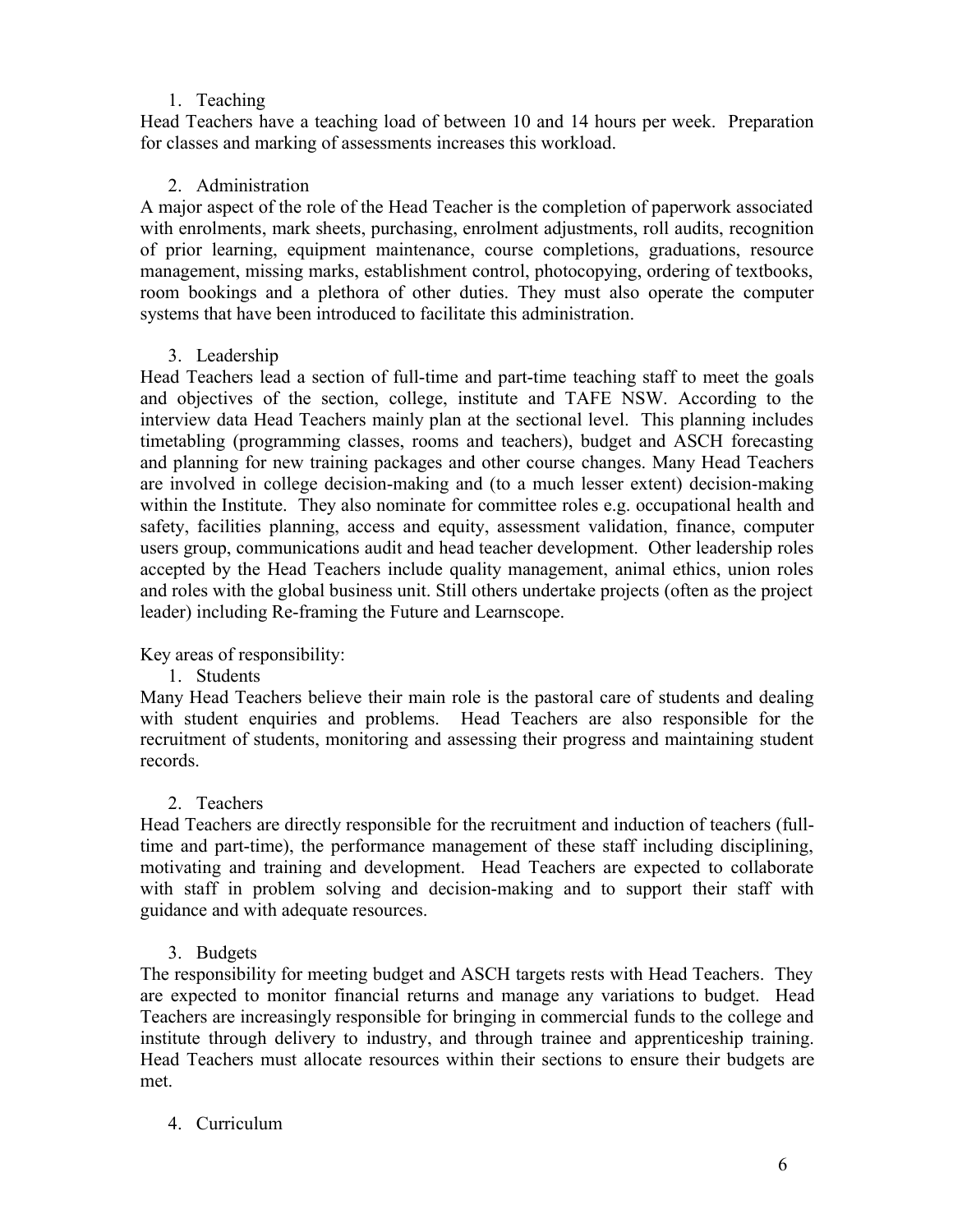With the introduction of new Training Packages Head Teachers are responsible for the development and delivery of new curriculum and the valid assessment of this curriculum.

### 5. Educational

With the current emphasis on contestability of funds within a competitive education marketplace Head Teachers must ensure best practice occurs in terms of teaching strategies, methods of delivery (including flexible, on-line and workplace delivery) and methods of assessment. They must support and encourage teachers in the provision of vocational education and training to an changing client base.

### The Six contexts

1. Section

Head Teachers ensure the provision of a high standard of education in a section through their leadership of this section. They also have a teaching program, usually in the discipline area associated with the section.

### 2. College

Head Teachers participate in whole-college problem solving and decision-making. They attend senior staff and other meetings and act as college representatives at marketing promotions and when negotiating with industry bodies. Head Teachers report to Deputy College Directors on all college matters.

### 3. Institute

Head Teachers have a functional line of control to their Director in the Business Development area of the Institute office for all matters related to both mainstream and commercial course delivery. They also liaise with colleagues in other colleges across the Institute and participate in institute-wide committees. A number of Head Teachers are also involved in the delivery and assessment of education and training overseas through the Institute International Business Unit.

# 4. TAFE NSW

Program Managers exist at the state level to coordinate the dissemination of course documentation to all teachers. They also coordinate the setting and marking of statewide examinations in a number of discipline areas. Head Teachers are an important point of communication for the Program Managers. Head Teachers are also involved in working directly with their Program Managers and others in course and resource development.

#### 5. Industry

Increasingly, Head Teachers are negotiating with industry to deliver courses at the workplace, flexibly or on-line according to the specific needs of industry.

# 6. Community

TAFE still has strong links with the community and provides specific courses to the people of these communities. Head Teachers participate in community committees and associations including the Chamber of Commerce and liaise with local schools and universities.

#### *Tensions within the role*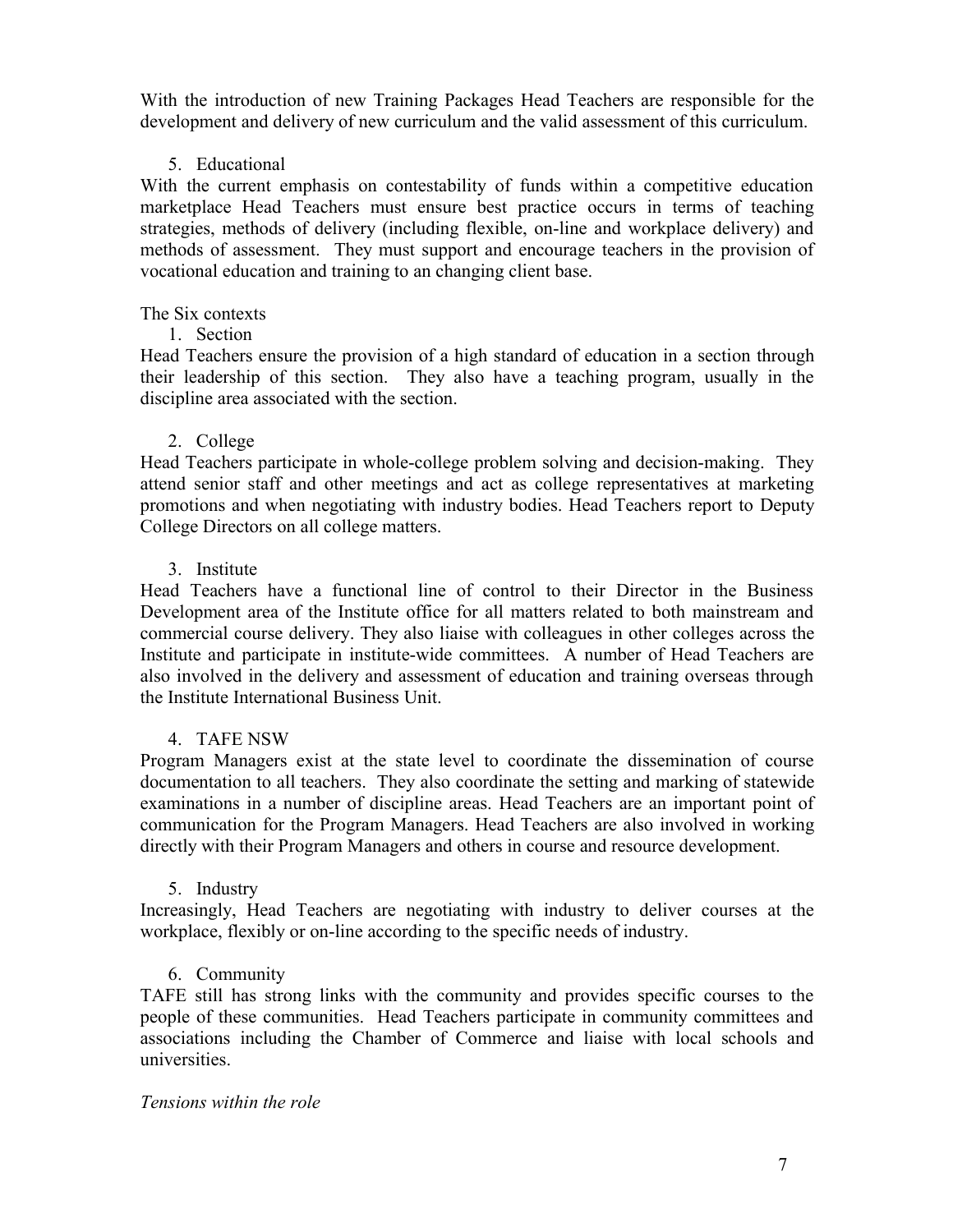The interviews with the Head Teachers revealed that their role has increased by accretion as a result of the changes being introduced into the TAFE system. From an examination of the interviews of both Institute Managers and Head Teachers (Rice, 2002a; 2002b) and an in-depth review of appropriate literature the conclusion can be drawn that the middle and front-line management positions in educational institutions are bearing the brunt of changes in their systems while also being expected to successfully implement the changes necessary to ensure their institutions remain viable providers of education (Mulcahy, 2002; Brown & Rutherford, 1999; Gleeson & Shain, 1999; Paterson, 1999; Daughtry & Finch, 1997; Lundberg, 1996).

As identified in the literature review, educational leaders are suffering a number of tensions around their changing role. The following discusses the major tensions identified by the Head Teachers in this current research.

Pedagogy v. managerialism

Exworthy and Halford (1999, p.2) argued that there has been a "widespread and forceful emergence of new forms of managerialism" in public sector organisations over the past decade. A key aspect of this new managerialism is the devolution of management responsibilities down the hierarchy often converting professionals into managers. According to Randle and Brady (1997, p.232) the professional paradigm has as its goals and values a primacy of student learning and the teaching process; loyalty to students and colleagues and a concern for academic standards whereas the managerial paradigm's goals and values relate to student through-put and income generation; loyalty to the organisation and concern for a balance between efficiency and effectiveness.

Head Teachers in TAFE are feeling the effects of this movement to managerialism and the "injection of an ideological foreign body" Pollitt (1993, p.11) into the sector. The following statements are illustrative of the frustration and confusion felt by some of the Head Teachers in the study:

*There is a frustration that the things I want to do educationally are blocked and management doesn't take an educational stand. Everything is financial. The bottom line is that, if it costs money, it doesn't matter even if it benefits students.*

*I don't remember the last time in a senior staff meeting where we've dealt with teaching excellence or improvements for students. We spend a lot of time talking about ASCH, photocopiers, commercial delivery.*

*The name of the game now is ASCH. I'm confused because my involvement with welfare reform tells me that the government is going down another road. Education is about taking the third leg of capacity building - working with the local community and identifying the needs of industry and the local community. We are driven by higher level funding and are not engaging with the local community - high schools, preschools and other associations (not just the chamber of commerce) and addressing their needs.*

It must be noted that, while Head Teachers questioned decisions that had been made for budgetary reasons alone, they were not resistant to managing their sections more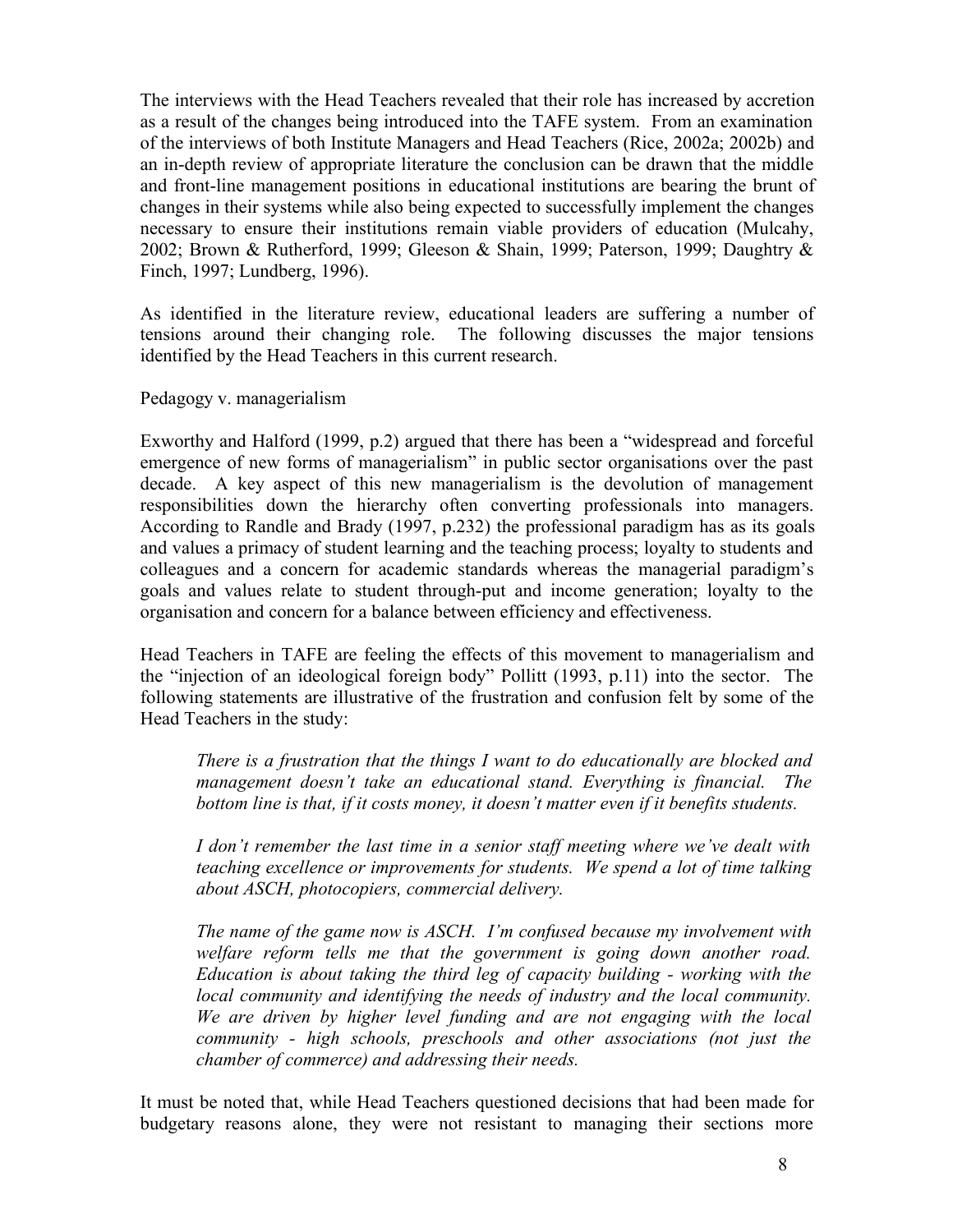efficiently and were, in fact, excited about offering commercial delivery and having more control over the operation of their sections. In fact it was not the movement to 'managing' their sections that caused tension for the Head Teachers so much as the influx of 'administrivia' into their jobs.

### 'Administrivia'

The increase in administration has been cited as a major contributory factor in causing stress for educational managers (Paterson, 1999, p.106). All of the Head Teachers in this current study perceived that their administrative tasks were assuming dominance over their other roles and discussed having to juggle their workload to get the administration completed:

*I do absolutely no lesson preparation at work – it is all done at home. The whole time I am not on class I am doing administration.*

*The worst thing that I find now with all the paperwork is that you don't do your main function – that is educational quality and developing teachers and talking to students. That gets sidelined to an extent.*

*There are ten things happening at once and you have to juggle them. I like to finish things but you can't.*

*The frustration as a Head Teacher is the lack of ability to see something through with any degree of thoroughness because we are always doing the day-to-day stuff*

The Head Teachers are preoccupied with routine administration (Earley & Fletcher-Campbell, 1989) undertaking low level, repetitive jobs that are better suited to clerical staff. Two Head Teachers actually said that they were "too highly paid to be a data entry clerk". The lack of clerical staff and increasing casualisation of the workforce, though, make it difficult for Head Teachers to delegate these tasks to other staff.

Workload intensification

The majority of Head Teachers interviewed expressed a concern with the continual reallocation of workload from other positions in TAFE to the position of Head Teacher. Interestingly it is the introduction of systems designed to help teachers and Head Teachers that has impacted heavily on their increased workloads. These computerised systems have shifted clerical and data processing work from college administration staff to teaching staff. For example, the new Classroom Management System (CLAMS) has reallocated the input of enrolment, enrolment adjustment and marks entry, to a large extent, from office personnel to teaching staff without a commensurate increase in clerical assistance at the section level.

This movement of workload is recognised in the following observations made by three Head Teachers: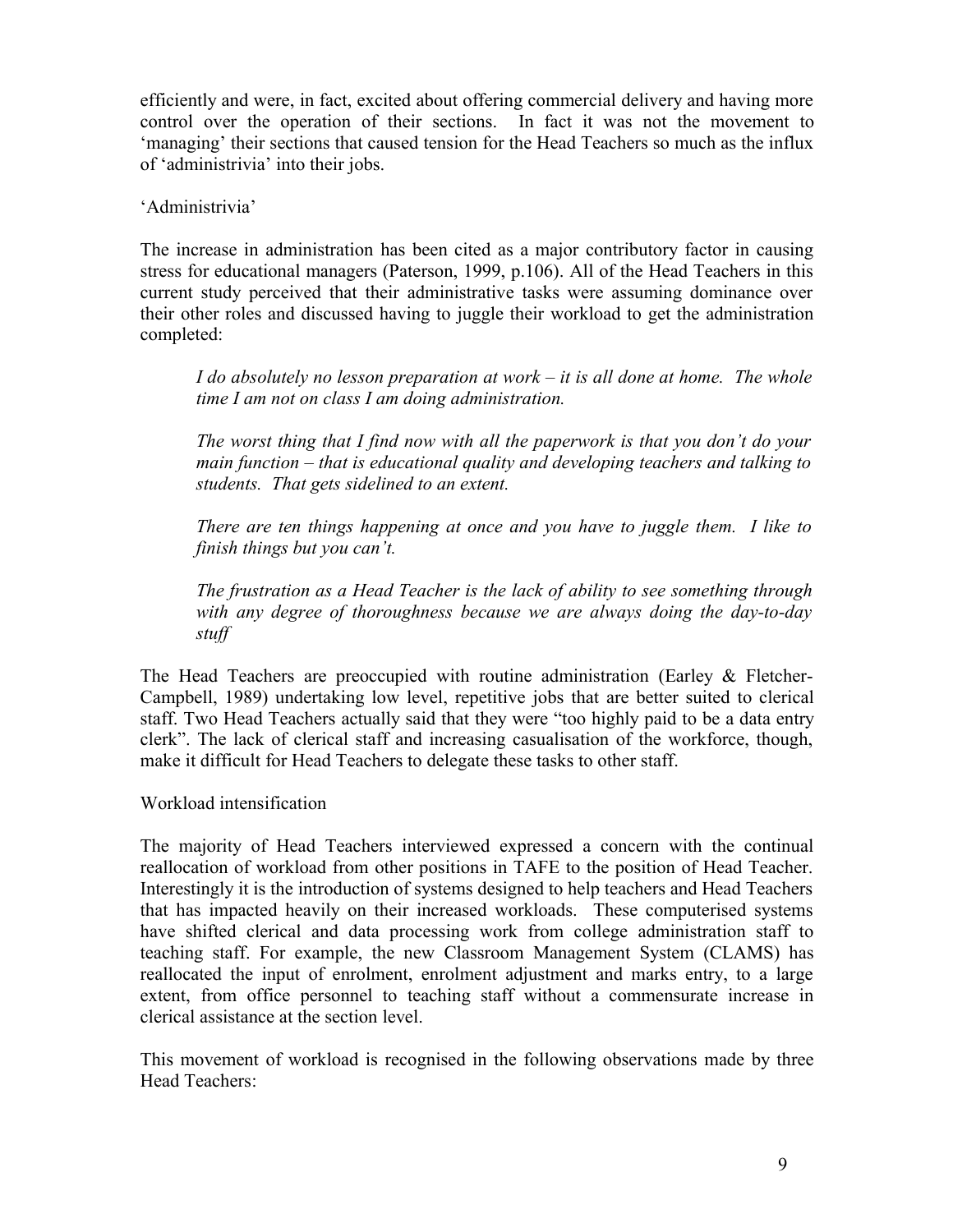*We've got a shift of responsibility from the customer services section to the Head Teacher. A major amount of work has shifted with CLAMS.*

*The workload has grown considerably since I've been in TAFE. A lot of the extra work is unnecessary. Different tasks have been added to previous tasks without seeing if anything can be replaced. The pot keeps on getting filled up without anything being drained out.*

*Look at the jobs that have been added to the Head Teacher – things the clerical did, the deputy did e.g. budgets. Now we have to do all of it – marketing, trying to get extra money, designing extra courses.*

Educator or industry practitioner?

Chappell (1999, p.8) has argued that the new vocationalism has increased the intrarole tension of TAFE teachers "by privileging industry relevance and workplace learning over other goals, previously ascribed to the institutional world of TAFE". He also accepted that TAFE teachers did identify with this new world of work but also still identified with the "discourses of liberal education" (p.11). This current study has found that Head Teachers are accepting of the movement to commercial delivery and workplace assessment with many actually citing this as one of the most enjoyable aspects of their role. The Head Teachers did not differentiate 'commercial' delivery and 'mainstream' delivery; rather they felt that all teaching was part of their 'core' activity. The tension appears to arise when Head Teachers find themselves marginalising 'mainstream' education so that the needs of industry can be served or when funding is taken away from existing courses (especially those providing access and equity to students seeking 'second chance' education).

*The indirect influence has been an undervaluing of the sort of stuff I've been involved in doing. Once upon a time the work we did was held up as a terrific example of what TAFE could do but not these days (Head Teacher of Access and Equity).*

*Budget/ASCH has marginalised general education. You are only good if you bring funds into the college but we don't have industry links.*

These tensions are exacerbated when Head Teachers perceive that, due to their lack of time, they cannot chase the commercial dollars:

*We're supposed to be business managers but we have all this clerical stuff. They ask, "Why aren't you generating commercial funds?"*

*I find it difficult with the Business Development Group following leads they generate as well as running mainstream.*

Time

Head Teachers reflected that the most enjoyable aspect of their job was actually interacting with students, particularly in the classroom. Head Teachers came into TAFE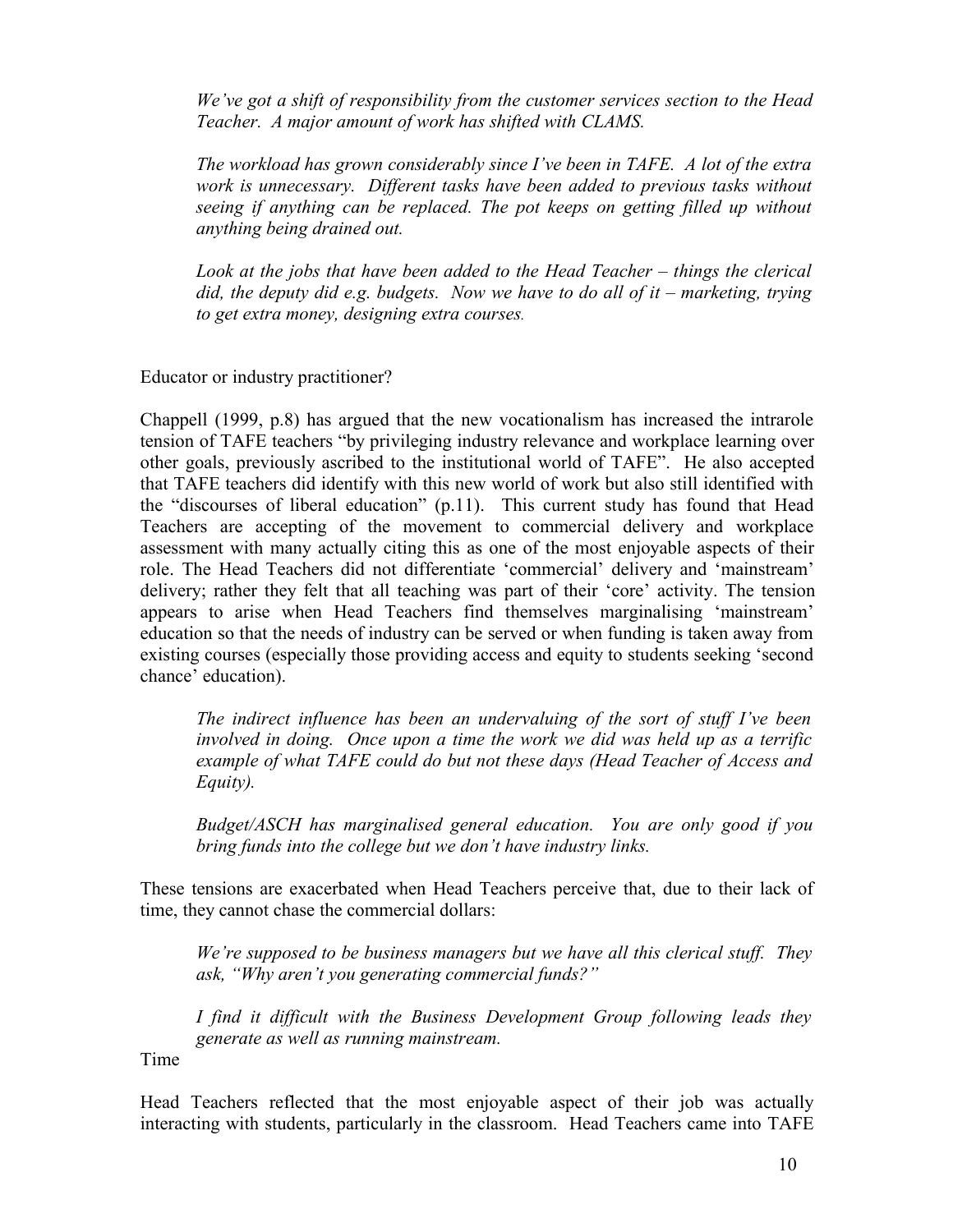as teachers and still cherished this role while believing it to be central to the organisation's business. With the shift in their role away from teaching to an increasing focus on management and administration the Head Teachers felt cheated and guilty about the decreasing time they could give to their teaching and the preparation for this teaching. The following statements reveal the tension the Head Teachers felt around this role conflict:

*When I first took the job there was something you could achieve. Now it is less so because we are dealing with the nonsense paperwork and have less time to do the important stuff with the students and staff.*

*It's becoming a job where you can't do what you want to do – interact with students. It's becoming a pain to teach – not the lack of enjoyment of teaching but there's too many other things to do.*

*There's a bit of a clash – the break down of teaching and administration. What does suffer is your teaching. It's the pressure of having to do all the other things. That's the hardest thing. If you could spend more time in your preparation …*

Earley and Fletcher-Campbell (1989), Kell (1998), Glover and Miller (1999) and Connors (1999) have all identified that time is a major constraint on educational managers. The subject leaders in Glover and Miller's study (1999, p.61) actually specified a "lack of time as the factor which most inhibited their effectiveness". Similarly, in this current study, the Head Teachers bemoaned the lack of time they had to undertake all of the tasks they were expected to complete in fulfilling their role:

*The responsibility of the role has shifted considerably. We are supposed to be change agents as such and that is a mammoth task. We still have to do admin tasks. It takes too much time.*

*One of the frustrations is that we constantly think we could do things better if there was the time to do it. Everything is done in a hurry or on the run because of time.*

#### **Conclusion**

This paper has highlighted the Head Teacher's role according to the perceptions of the people in this role. It has also highlighted the tensions felt by Head Teachers around this role. As their role grows and changes the tensions felt by the Head Teachers mount and lead to a stress induced by role overload and role conflict.

It is clear that consideration must be given to addressing the current role of the Head Teacher to account for the increasing number of tasks they have to perform. Recognition must be given to rationalising the workload of the position while making the role more realistic and achievable. As Paterson (1999, p.114) states, educational practitioners "are more likely to make the role work even if it turns out to be less than ideal from a purely andragogical point of view" if management gains their total commitment and wholehearted cooperation. This will only be gained through open and honest debate with the practitioners and the establishment of realistic predictions and targets.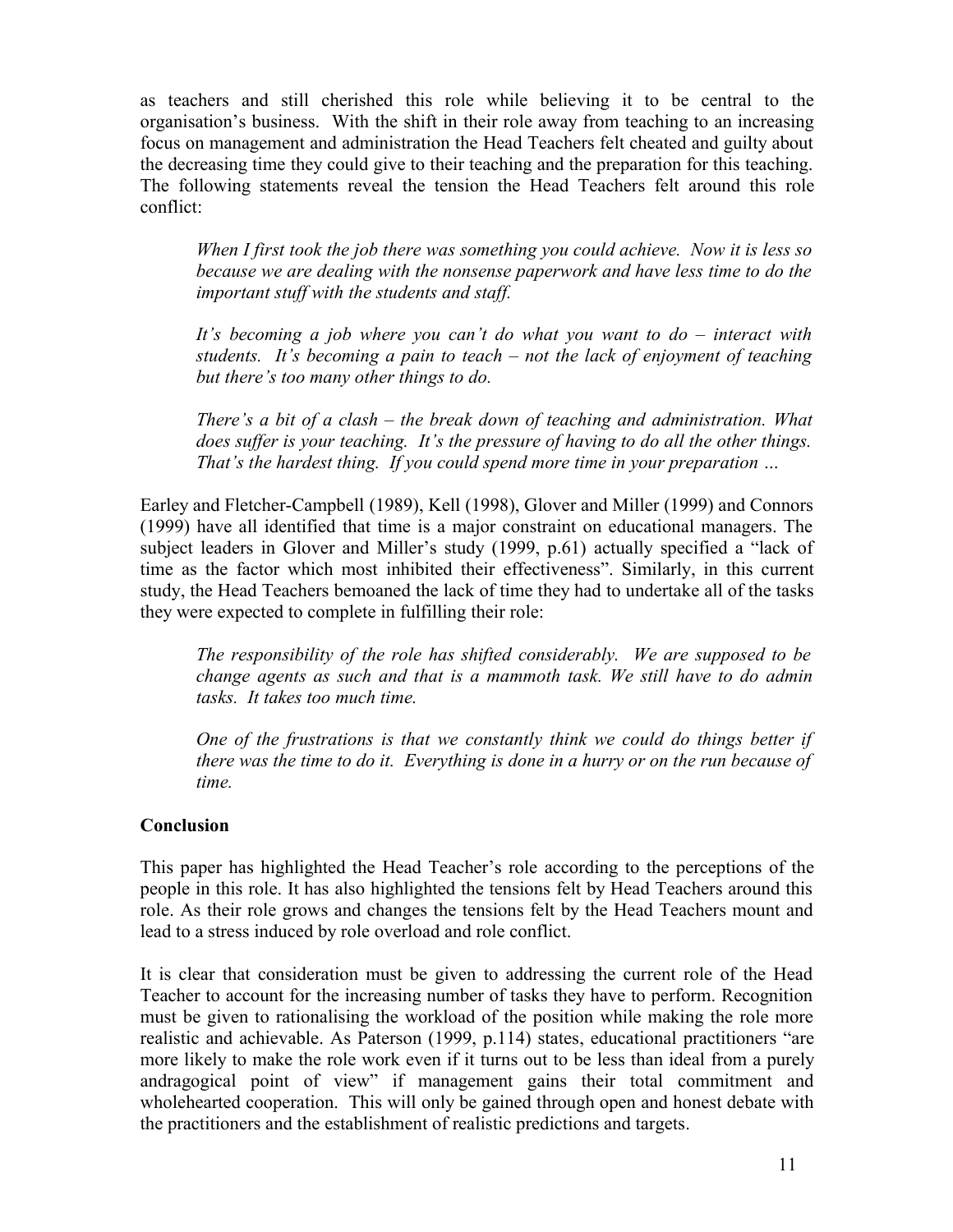While the role of the Head Teacher is a complex one all of the Head Teachers in this study expressed an enthusiasm for what they perceived as their core business – the education and training of students. This research, however, stresses the importance of addressing the tensions being felt by the Head Teachers with a view to helping them balance their current workload.

#### **Reference List**

Avery, G. & Baker, E. (1984). *Psychology at work*. Prentice Hall, Sydney.

- Broadbent, R. (2001). *The public role of TAFE: a position paper by the Education for Work Coalition*, www.edforwork.infoxchange.net.au/public\_role\_of\_tafe
- Brown, M. & Rutherford, D. (1999). A reappraisal of the role of the head of department in UK secondary schools. *Journal of Educational Administration,* 37: 3, 229-239.
- Callan, V. (2001). *What are the essential capabilities for those who manage training organisations?* National Centre for Vocational Education Research (NCVER), Adelaide.
- Campus Review. (2003). *The changing nature of work in public VET providers*, February/March
- Causer, G. & Exworthy, M. (1999). Professionals as managers across the public sector, in *Professionalism and the new managerialism in the public sector,* eds M. Exworthy & S. Halford, Open University Press, Buckingham.
- Chappell, C. (1999). *Issues of teacher identity in a restructuring VET system*, www.uts.edu.au/fac/edu/rcvet/working%20papers/9931Chap.pdf.
- Connors, B. (1999). Understanding the role of heads of departments. *The Practising Administrator,*21: 1, 27,17
- Daughtry, L. & Finch, C. (1997). Effective leadership of vocational administrators as a function of gender and leadership style. *Journal of Vocational Education Research*, 22: 3, 173-186.
- Earley, P. & Fletcher-Campbell, F. (1989). *A time to manage? Department and faculty heads at Work*. NFER-NELSON Publishing, Berkshire.
- Edwards, R. (1985). Departmental organization and management, in *Schools in Action*, eds R. Edwards & D. Bennett, Cardiff, Welsh Office.
- Elliott, G. (1996). *Crisis and change in vocational education and training.* Jessica Kingsley Publishers, London.
- Exworthy, M. & Halford, S. (1999). *Professionalism and the new managerialism in the public sector.* Open University Press, Buckingham.
- Gleeson, D. & Shain, F. (1999). Managing ambiguity between markets and managerialism – a case study of 'middle' managers in further education. *The Sociological Review,* 47:3, 461-490
- Glover, D. & Miller, D. (199). The working day of the subject leader and the impact of interruptions on teaching and learning in secondary schools. *Research in Education,* issue 62, November.
- Goertz.J.P. & LeCompte, M.D. (1984). *Ethnography and qualitative design in educational research*. Orlando, Academic Press.
- Grace, G. (1995). *School leadership: Beyond education management.* The Falmer Press, London.